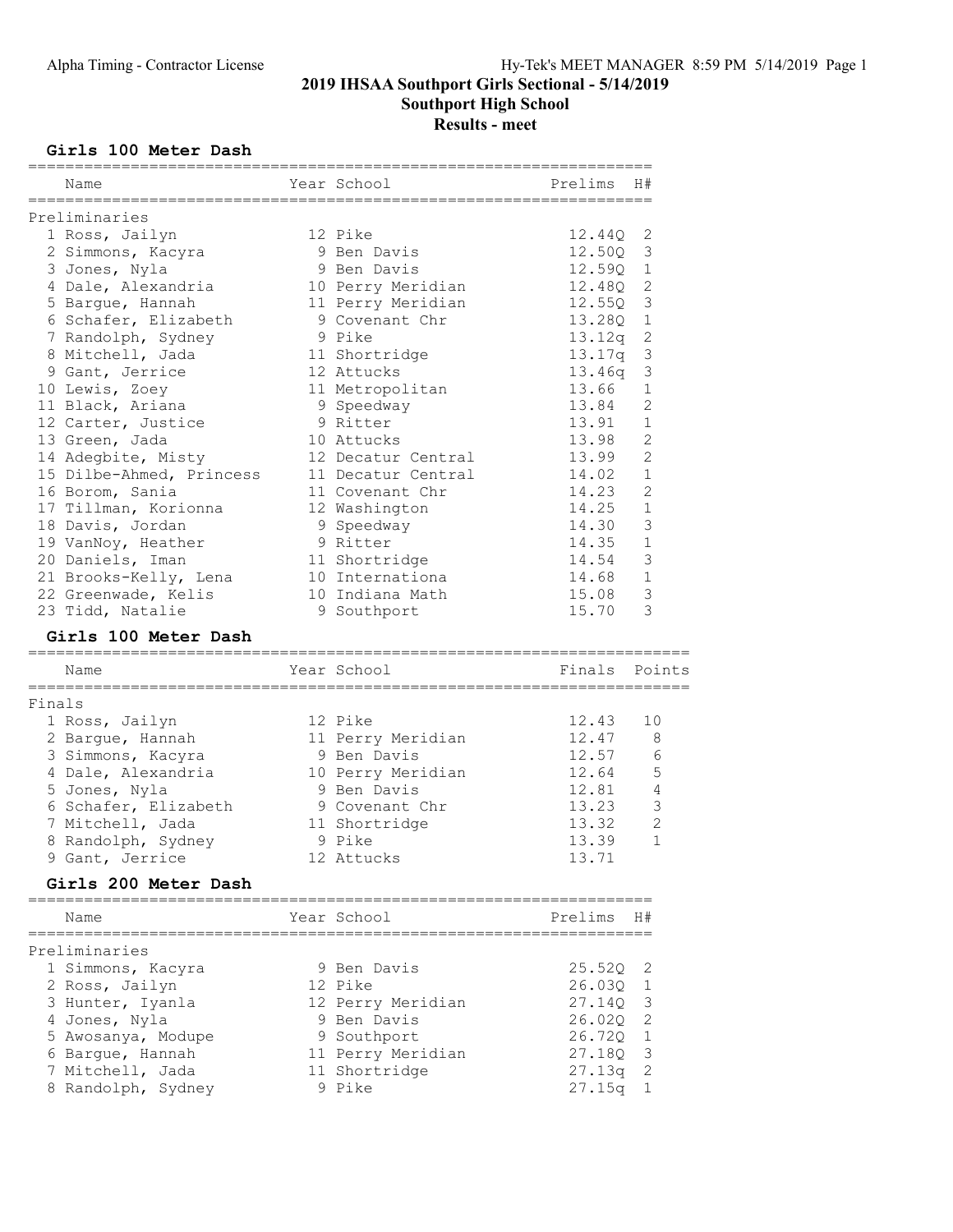2019 IHSAA Southport Girls Sectional - 5/14/2019 Southport High School

## Results - meet

#### ....Girls 200 Meter Dash

|        | 9 Gant, Jerrice                             |         | 12 Attucks                  | 27.81q | 1              |
|--------|---------------------------------------------|---------|-----------------------------|--------|----------------|
|        |                                             |         |                             | 27.99  | 3              |
|        | 10 Schafer, Elizabeth                       |         | 9 Covenant Chr              |        |                |
|        | 11 Main, Emma                               |         | 10 Southport                | 28.11  | 3              |
|        | 12 Adams, Mia                               |         | 10 Ritter                   | 28.56  | $\overline{c}$ |
|        | 13 Adegbite, Misty                          |         | 12 Decatur Central          | 28.98  | $\mathbf{1}$   |
|        | 14 Borom, Sania                             |         | 11 Covenant Chr             | 29.21  | $\mathfrak{Z}$ |
|        | 15 Black, Ariana                            |         | 9 Speedway                  | 29.62  | 3              |
|        | 16 Dilbe-Ahmed, Princess 11 Decatur Central |         |                             | 29.91  | $\overline{c}$ |
|        | 17 Victoran, Imani                          |         | 12 Indiana Math             | 30.43  | $\overline{c}$ |
|        | 18 Brooks-Kelly, Lena                       |         | 10 Internationa             | 30.71  | $\overline{c}$ |
|        | 19 VanNoy, Heather                          |         | 9 Ritter                    | 30.73  | $\mathbf 1$    |
|        | 20 Davis, Jazmin                            |         | 11 Speedway                 | 31.36  | 3              |
|        | 21 Greenwade, Kelis 10 Indiana Math         |         |                             | 33.18  | $\mathcal{S}$  |
|        | -- Hill, Tommargaret                        |         | 9 Providence C              | DO     | $\overline{2}$ |
|        |                                             |         |                             |        |                |
|        | Girls 200 Meter Dash                        |         |                             |        |                |
|        | ========================<br>Name            |         | Year School                 | Finals | Points         |
|        |                                             |         |                             |        |                |
| Finals |                                             |         |                             |        |                |
|        | 1 Simmons, Kacyra                           |         | 9 Ben Davis                 | 25.11  | 10             |
|        | 2 Ross, Jailyn                              | 12 Pike |                             | 25.12  | 8              |
|        | 3 Bargue, Hannah                            |         | 11 Perry Meridian           | 25.47  | 6              |
|        |                                             |         | 9 Ben Davis                 | 26.63  | 5              |
|        | 4 Jones, Nyla                               |         |                             | 26.76  | $\overline{4}$ |
|        | 5 Hunter, Iyanla                            |         | 12 Perry Meridian           | 27.09  | 3              |
|        | 6 Awosanya, Modupe                          |         | 9 Southport                 | 27.15  | $\overline{c}$ |
|        | 7 Mitchell, Jada<br>8 Gant, Jerrice         |         | 11 Shortridge<br>12 Attucks | 28.01  | $\mathbf{1}$   |
|        | 9 Randolph, Sydney                          |         | 9 Pike                      | 28.30  |                |

#### Girls 400 Meter Dash

## ========================================================================== Name Year School Finals H# Points ========================================================================== 1 Hunter, Iyanla 12 Perry Meridian 58.43 2 10 2 Bargue, Hannah 11 Perry Meridian 59.87 2 8

| 3 Cole, Monyae                | 12 Ben Davis       | 1:00.79       | 2<br>6                           |
|-------------------------------|--------------------|---------------|----------------------------------|
| 4 Awosanya, Modupe            | 9 Southport        | 1:02.34       | $\overline{2}$<br>5              |
| 5 Robinson, Anisha            | 9 Ben Davis        | 1:02.35       | $\overline{2}$<br>$\overline{4}$ |
| 6 Mesch, Lisa                 | 11 Southport       | 1:02.73       | 3<br>$\overline{2}$              |
| 7 Jones, Kemitri              | 9 Attucks          | 1:04.86       | $\mathbf{1}$<br>2                |
| 8 Brock, Kelli                | 12 Decatur Central | 1:05.07       | $\overline{2}$<br>$\mathbf{1}$   |
| 9 Dansby, Chyane              | 10 Pike            | 1:06.39       | $\mathbf 1$                      |
| 10 Troll, Christina           | 12 Ritter          | 1:07.86       | $\mathbf{1}$                     |
| 11 Crane, Hannah              | 10 Covenant Chr    | 1:08.43       | $\mathbf{1}$                     |
| 12 Rendes, Sydney             | 10 Speedway        | 1:09.26       | $\mathbf{1}$                     |
| 13 Lepley, Meghan             | 10 Covenant Chr    | 1:09.64       | $\mathbf{1}$                     |
| 14 Black, Briana              | 10 Speedway        | 1:10.50       | $\mathbf{1}$                     |
| 15 Martinez, Valeria          | 10 Internationa    | 1:25.57       | 1                                |
| Girls 800 Meter Run           |                    |               |                                  |
| Name                          | Year School        | Finals Points |                                  |
| 1 Stanhope, Elizabeth 12 Pike |                    | 2:09.62       | 10                               |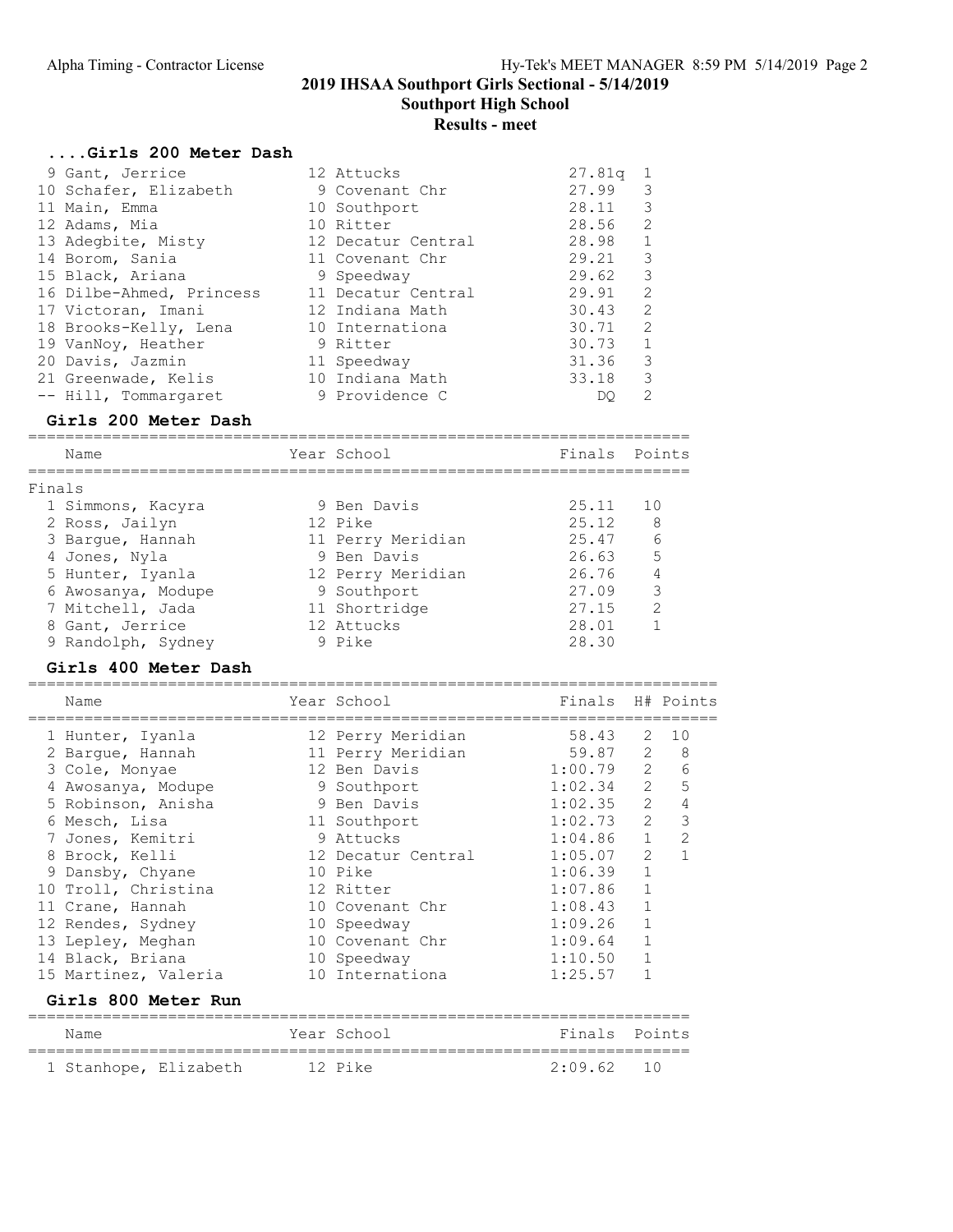Southport High School

## Results - meet

## ....Girls 800 Meter Run

|  | 2 Hodges, Mary         | 9 Pike             | 2:23.32 | 8 |
|--|------------------------|--------------------|---------|---|
|  | 3 Merrill, Courtney    | 12 Speedway        | 2:25.58 | 6 |
|  | 4 Judy, Mariah         | 12 Ben Davis       | 2:28.21 | 5 |
|  | 5 Manning, Nicole      | 11 Southport       | 2:32.18 | 4 |
|  | 6 Wells, Hanna         | 10 Ritter          | 2:33.64 | 3 |
|  | 7 Jacob, Sarah         | 9 Ritter           | 2:34.48 | 2 |
|  | 8 Gregory, Angel       | 12 Decatur Central | 2:35.94 | 1 |
|  | 9 Spurgeon, Triniti    | 12 Perry Meridian  | 2:39.05 |   |
|  | 10 Ruiz, Alexis        | 9 Ben Davis        | 2:39.42 |   |
|  | 11 Wachnicki, Maddie   | 10 Decatur Central | 2:44.28 |   |
|  | 12 Bond, Carley        | 11 Perry Meridian  | 2:46.57 |   |
|  | 13 Wachter, Emily      | 12 Speedway        | 3:01.90 |   |
|  | 14 Shaughnessy, Rachel | 9 Covenant Chr     | 3:09.10 |   |
|  | 15 Vasey, Juliet       | 9 Internationa     | 3:12.93 |   |
|  | 16 Nickel, Lindsey     | 9 Internationa     | 3:23.36 |   |
|  |                        |                    |         |   |

#### Girls 1600 Meter Run

=======================================================================

| Name                | Year School        | Finals  | Points         |
|---------------------|--------------------|---------|----------------|
| 1 Wehrle, Mariah    | 11 Ritter          | 5:07.52 | 10             |
| 2 Hodges, Mary      | 9 Pike             | 5:23.80 | 8              |
| 3 Gruber, Jenna     | 10 Ritter          | 5:30.09 | 6              |
| 4 Spurgeon, Triniti | 12 Perry Meridian  | 5:34.60 | 5              |
| 5 Taylor, Nia       | 12 Pike            | 5:41.94 | $\overline{4}$ |
| 6 Mervar, Lauren    | 10 Perry Meridian  | 5:46.76 | 3              |
| 7 Manning, Nicole   | 11 Southport       | 5:50.47 | $\overline{2}$ |
| 8 Arnold, Kamryn    | 12 Decatur Central | 5:51.09 | $\mathbf{1}$   |
| 9 Casey, Kayden     | 11 Southport       | 5:53.20 |                |
| 10 Hartog, Toren    | 11 Ben Davis       | 5:59.97 |                |
| 11 Villotti, Sonia  | 11 Ben Davis       | 6:04.65 |                |
| 12 Bishop, Zoey     | 9 Speedway         | 6:48.42 |                |
| 13 Williams, Serena | 10 Decatur Central | 6:52.58 |                |
| 14 Nickel, Lindsey  | 9 Internationa     | 7:27.73 |                |
| 15 Vasey, Juliet    | 9 Internationa     | 7:32.85 |                |

### Girls 3200 Meter Run

| Name                       | Year School        | Finals   | Points |
|----------------------------|--------------------|----------|--------|
| 1 Wehrle, Mariah           | 11 Ritter          | 11:22.34 | 10     |
| 2 Wehrle, Mary Anna        | 11 Ritter          | 11:28.95 | 8      |
| 3 Velez, Jessica           | 10 Pike            | 11:43.11 | 6      |
| 4 Hastings, Ashlyn         | 12 Covenant Chr    | 11:52.19 | 5      |
| 5 Frederick, Adrianna      | 11 Southport       | 12:14.44 | 4      |
| 6 Mervar, Lauren           | 10 Perry Meridian  | 12:25.26 | 3      |
| 7 Karmolinski, Cara        | 10 Pike            | 12:31.41 | 2      |
| 8 Kaneshiro, Claire        | 10 Internationa    | 12:49.61 |        |
| 9 Arnold, Kamryn           | 12 Decatur Central | 13:04.12 |        |
| 10 Hartog, Toren           | 11 Ben Davis       | 13:11.71 |        |
| 11 Schmalz, Ayva           | 10 Decatur Central | 13:33.79 |        |
| 12 Alford, Madelyn         | 12 Perry Meridian  | 13:45.91 |        |
| 13 Gallardo Cortez, Jazlyn | 10 Ben Davis       | 13:56.88 |        |
| 14 Merrill, Courtney       | 12 Speedway        | 14:10.01 |        |
| 15 Dunn, Cecelia           | 10 Southport       | 15:10.49 |        |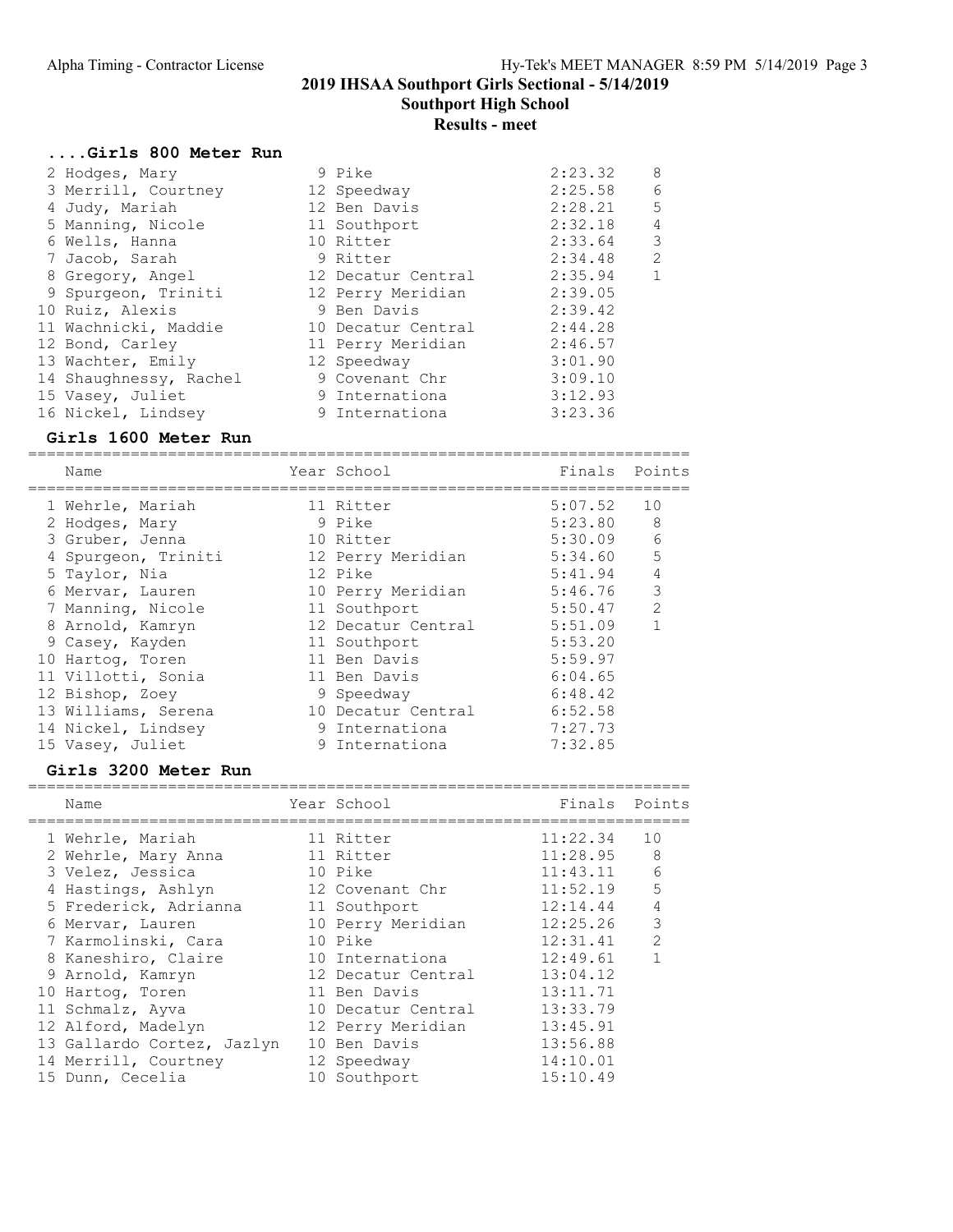Southport High School

# Results - meet

### Girls 100 Meter Hurdles

|        | Name                    | Year School        | Prelims               | H#                         |                |
|--------|-------------------------|--------------------|-----------------------|----------------------------|----------------|
|        |                         |                    | ===================== |                            |                |
|        | Preliminaries           |                    |                       |                            |                |
|        | 1 Cooks, Areiahna       | 12 Ben Davis       | 15.78Q                | 2                          |                |
|        | 2 Ricker-Hurley, Kamrin | 11 Pike            | 16.56Q                | $\overline{1}$             |                |
|        | 3 Johnson, MaKayla      | 12 Ben Davis       | 16.05Q                | $\overline{\phantom{0}}^2$ |                |
|        | 4 Hunt, Emma            | 11 Covenant Chr    | $16.92Q$ 1            |                            |                |
|        | 5 Dal Corobbo, Gianni   | 11 Speedway        | $17.25q$ 1            |                            |                |
|        | 6 Litt, Taniqua         | 11 Pike            | 17.30q                | $\mathbf 1$                |                |
|        | 7 Scaggs, Olivia        | 11 Southport       | 18.40q                | 2                          |                |
|        | 8 Coates, Trinity       | 10 Perry Meridian  | 18.82q                | 1                          |                |
|        | 9 Marble, Viergine      | 10 Decatur Central | 19.33q                | 1                          |                |
|        | 10 Anthony, Madison     | 12 Perry Meridian  | 19.37                 | 1                          |                |
|        | 11 Ellison, Micah       | 10 Southport       | 19.55                 | 2                          |                |
|        | 12 Woods, Nia           | 9 Speedway         | 19.65                 | 2                          |                |
|        | 13 Carroll, Emma        | 9 Decatur Central  | 20.84                 | 2                          |                |
|        | 14 Scott, Taylor        | 12 Providence C    | 22.35                 | 2                          |                |
|        | Girls 100 Meter Hurdles |                    | -------------------   |                            |                |
|        | Name                    | Year School        | Finals                |                            | Points         |
| Finals |                         |                    |                       |                            |                |
|        | 1 Ricker-Hurley, Kamrin | 11 Pike            | 15.00                 | 10                         |                |
|        | 2 Cooks, Areiahna       | 12 Ben Davis       | 15.40                 | 8                          |                |
|        | 3 Johnson, MaKayla      | 12 Ben Davis       | 15.45                 |                            | 6              |
|        | 4 Hunt, Emma            | 11 Covenant Chr    | 16.75                 |                            | 5              |
|        | 5 Litt, Taniqua         | 11 Pike            | 17.08                 |                            | 4              |
|        | 6 Dal Corobbo, Gianni   | 11 Speedway        | 17.23                 |                            | 3              |
|        | 7 Scaggs, Olivia        | 11 Southport       | 18.42                 |                            | $\mathbf{2}$   |
|        | 8 Coates, Trinity       | 10 Perry Meridian  | 18.61                 |                            | 1              |
|        | 9 Marble, Viergine      | 10 Decatur Central | 18.84                 |                            |                |
|        | Girls 300 Meter Hurdles |                    |                       |                            |                |
|        |                         |                    |                       |                            |                |
|        | Name                    | Year School        | Finals                |                            | H# Points      |
|        | 1 Miller, Ja'Niyah      | 11 Pike            | 46.03                 | 2                          | 10             |
|        | 2 Coleman, Jada         | 12 Ben Davis       | 46.81                 | 2                          | - 8            |
|        | 3 Dale, Alexandria      | 10 Perry Meridian  | 47.10                 |                            | $2 \quad$<br>6 |
|        | 4 Hunt, Emma            | 11 Covenant Chr    | 49.60                 | $\overline{2}$             | 5              |
|        | 5 Hooks, Ta'Riah        | 11 Ben Davis       | 51.07                 | 2                          | 4              |
|        | 6 Dal Corobbo, Gianni   | 11 Speedway        | 51.17                 | $\overline{2}$             | 3              |
|        | 7 Litt, Taniqua         | 11 Pike            | 51.99                 | $\mathbf{2}^{\prime}$      | 2              |
|        | 8 Green, Bella          | 11 Southport       | 56.61                 | 2                          | $\mathbf{1}$   |
|        | 9 Woods, Nia            | 9 Speedway         | 57.52                 | $\overline{2}$             |                |
|        | 10 Bradbury, Riley      | 10 Perry Meridian  | 9:39:31.67            | $\mathbf 1$                |                |
|        | 11 Marble, Viergine     | 10 Decatur Central | 9:39:31.96            | $\mathbf{1}$               |                |
|        | 12 Scaggs, Olivia       | 11 Southport       | 9:39:32.25            | $\mathbf 1$                |                |
|        | 13 Green, Jada          | 10 Attucks         | 9:39:33.42            | 1                          |                |
|        | 14 Konger, Sofia        | 9 Ritter           | 9:39:34.21            | 1                          |                |
|        | 15 McCann, Emeri        | 10 Attucks         | 9:39:35.10            | $\mathbf 1$                |                |
|        | 16 Carroll, Emma        | 9 Decatur Central  | 9:39:35.91            | $\mathbf 1$                |                |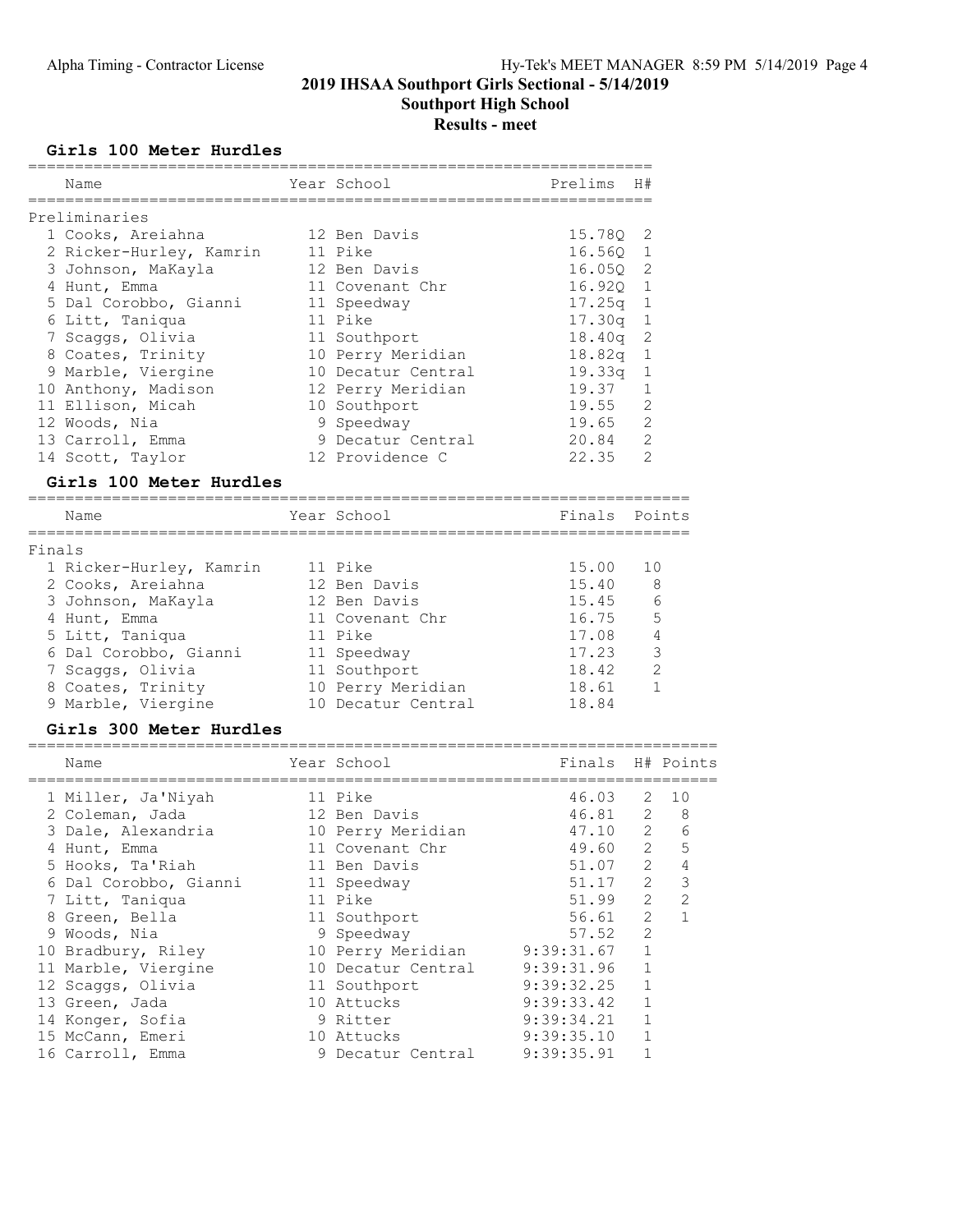Southport High School

## Results - meet

### Girls 4x100 Meter Relay

| School<br>______                                      | Finals                                      |    | H# Points    |
|-------------------------------------------------------|---------------------------------------------|----|--------------|
| 1 Ben Davis<br>1) Coleman, Jada 12                    | 48.67<br>2) Gomillia, Anajah 12             | 2  | 10           |
| 3) Simmons, Kacyra 9                                  | 4) Jones, Nyla 9                            |    |              |
| 2 Pike                                                | 48.68                                       | 2  | 8            |
| 1) Miller, Ja'Niyah 11<br>3) Ricker-Hurley, Kamrin 11 | 2) Randolph, Sydney 9<br>4) Ross, Jailyn 12 |    |              |
| 3 Southport                                           | 50.83                                       | 2  | 6            |
| 1) Awosanya, Modupe 9                                 | 2) Monroy, Nancy 10                         |    |              |
| 3) Mappes, Becca 11                                   | 4) Main, Emma 10                            |    |              |
| 4 Perry Meridian                                      | 52.84                                       | 2  | 5            |
| 1) Coates, Trinity 10                                 | 2) Greene, Georgia 12                       |    |              |
| 3) Mitchell, Noel 11                                  | 4) Agnew, Kalyn 9                           |    |              |
| 5 Covenant Christian (Indpls)                         | 53.11                                       | 2  | 4            |
| 1) Hunt, Emma 11                                      | 2) Borom, Sania 11                          |    |              |
| 3) Crane, Hannah 10                                   | 4) Schafer, Elizabeth 9<br>53.95            | 2  | 3            |
| 6 Indianapolis Cardinal Ritter<br>1) Adams, Mia 10    | 2) VanNoy, Heather 9                        |    |              |
| 3) Carter, Justice 9                                  | 4) Molina, Stephanie 10                     |    |              |
| 7 Speedway                                            | 54.58                                       | 2  | 2            |
| 1) Black, Ariana 9                                    | 2) Dal Corobbo, Gianni 11                   |    |              |
| 3) Davis, Jordan 9                                    | 4) Woods, Nia 9                             |    |              |
| 8 Decatur Central                                     | 55.50                                       | 2  | $\mathbf{1}$ |
| 1) Wilson, Vanessa 11                                 | 2) Dilbe-Ahmed, Princess 11                 |    |              |
| 3) Williams, Lorena 10                                | 4) Adegbite, Misty 12                       |    |              |
| -- Indianapolis Metropolitan                          | DNF                                         | 2  |              |
| 1) Manuel, Kierston 11                                | 2) Johnson, Kamisia 11                      |    |              |
| 3) Lewis, Zoey 11                                     | 4) Simmons, Sa'Tiya 10                      |    |              |
| Girls 4x400 Meter Relay                               | ==========                                  |    |              |
| School<br>======================                      | Finals                                      |    | Points       |
| 1 Perry Meridian                                      | 4:01.59                                     | 10 |              |
| 1) Hunter, Iyanla 12                                  | 2) Baird, Caitlin 12                        |    |              |
| 3) Barque, Hannah 11                                  | 4) Dale, Alexandria 10                      |    |              |
| 2 Ben Davis                                           | 4:07.29                                     |    | 8            |
| 1) Goss, Khera 11                                     | 2) Cooks, Areiahna 12                       |    |              |
| 3) Robinson, Anisha 9                                 | 4) Cole, Monyae 12                          |    |              |
| 3 Pike                                                | 4:09.47                                     |    | 6            |
| 1) Miller, Ja'Niyah 11                                | 2) Dansby, Chyane 10                        |    |              |
| 3) Stanhope, Elizabeth 12                             | 4) Ross, Jailyn 12                          |    |              |
| 4 Indianapolis Cardinal Ritter                        | 4:26.07                                     |    | 5            |
| 1) Troll, Christina 12                                | 2) Wehrle, Mariah 11                        |    |              |
| 3) Molina, Stephanie 10<br>5 Southport                | 4) Wells, Hanna 10<br>4:26.67               |    | 4            |

 1) Smith, Cami 10 2) Piatt, Kierstin 11 3) Mesch, Lisa 11 4) Awosanya, Modupe 9

 1) Notter, Sophia 10 2) Masquelier, Abby 10 3) Lepley, Meghan 10 4) Crane, Hannah 10

1) Wachnicki, Maddie 10 2) Carroll, Emma 9 3) Gregory, Angel 12 4) Brock, Kelli 12

6 Decatur Central 4:30.17 3

7 Covenant Christian (Indpls) 4:40.88 2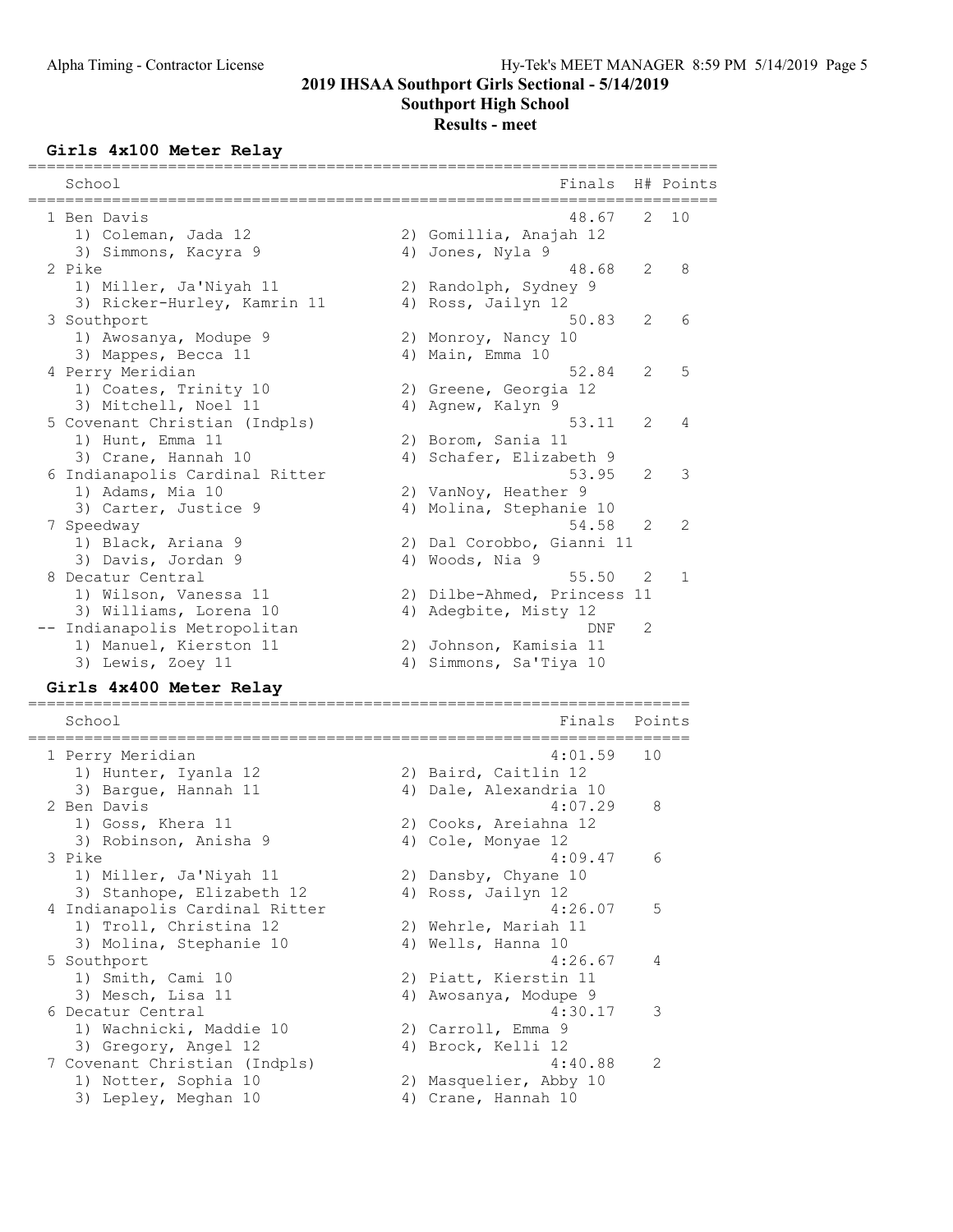Southport High School

#### Results - meet

| Girls 4x400 Meter Relay |                      |
|-------------------------|----------------------|
| 8 Speedway              | 5:11.66              |
| 1) Black, Briana 10     | 2) Wachter, Emily 12 |
| 3) Rendes, Sydney 10    | 4) Morris, Jada 9    |

#### Girls 4x800 Meter Relay

======================================================================= School **Finals** Points ======================================================================= 1 Indianapolis Cardinal Ritter 1) Gruber, Jenna 10 2) Wehrle, Mariah 11 3) Jacob, Sarah 9 4) Wehrle, Mary Anna 11 2 Southport 10:15.70 8 1) Frederick, Adrianna 11 12) Casey, Kayden 11 3) Manning, Nicole 11 (4) Frank, Megan 11 3 Pike 10:24.01 6 1) Kiger, Kennedy 10 2) Thibault, Sophia 12 3) Dansby, Chyane 10 4) Garvin, Ella 10 4 Decatur Central 10:27.51 5 1) Wachnicki, Maddie 10 2) Gregory, Angel 12 3) Brock, Kelli 12 4) Arnold, Kamryn 12 5 Ben Davis 10:30.78 4 1) Judy, Mariah 12 2) King, Aneicea 10 3) Ruiz, Alexis 9 4) Judy, Amber 11 6 Perry Meridian 10:54.54 3 1) Gonzalez, Yesenia 10 2) Dingess, Madison 10 3) Bond, Carley 11 4) Hendrix, Emma 10

#### Girls High Jump

======================================================================= Name **The Year School** Finals Points ======================================================================= 1 Goss, Khera 4-06 4-08 4-10 5-00 5-01 5-02 5-03 5-04.50 5-06 PPP PPP PPP PPP PPP O PPP O XXX 2 Baird, Caitlin 12 Perry Meridian 5-02.00 8 4-06 4-08 4-10 5-00 5-01 5-02 5-03 5-04.50 PPP PPP O O PPP XXO P XXX 3 Hutson, Cara 10 Perry Meridian 4-08.00 6 4-06 4-08 4-10 XO O XXX<br>4 Velligan, Ariel 4 Velligan, Ariel 11 Covenant Chr J4-08.00 5 4-06 4-08 4-10 O XO XXX 5 McEachin, Drew 10 Ben Davis 4-06.00 3.50  $4-06$   $4-08$ O XXX<br>5 Taylor, Jada 9 Southport 4-06.00 3.50 4-06 4-08 O XXX<br>7 Wells, Hanna 10 Ritter  $J4-06.00$  1.50  $4-06$   $4-08$ XO XXX<br>7 Frank, Megan 11 Southport  $J4-06.00$  1.50  $4-06$   $4-08$ XO XXX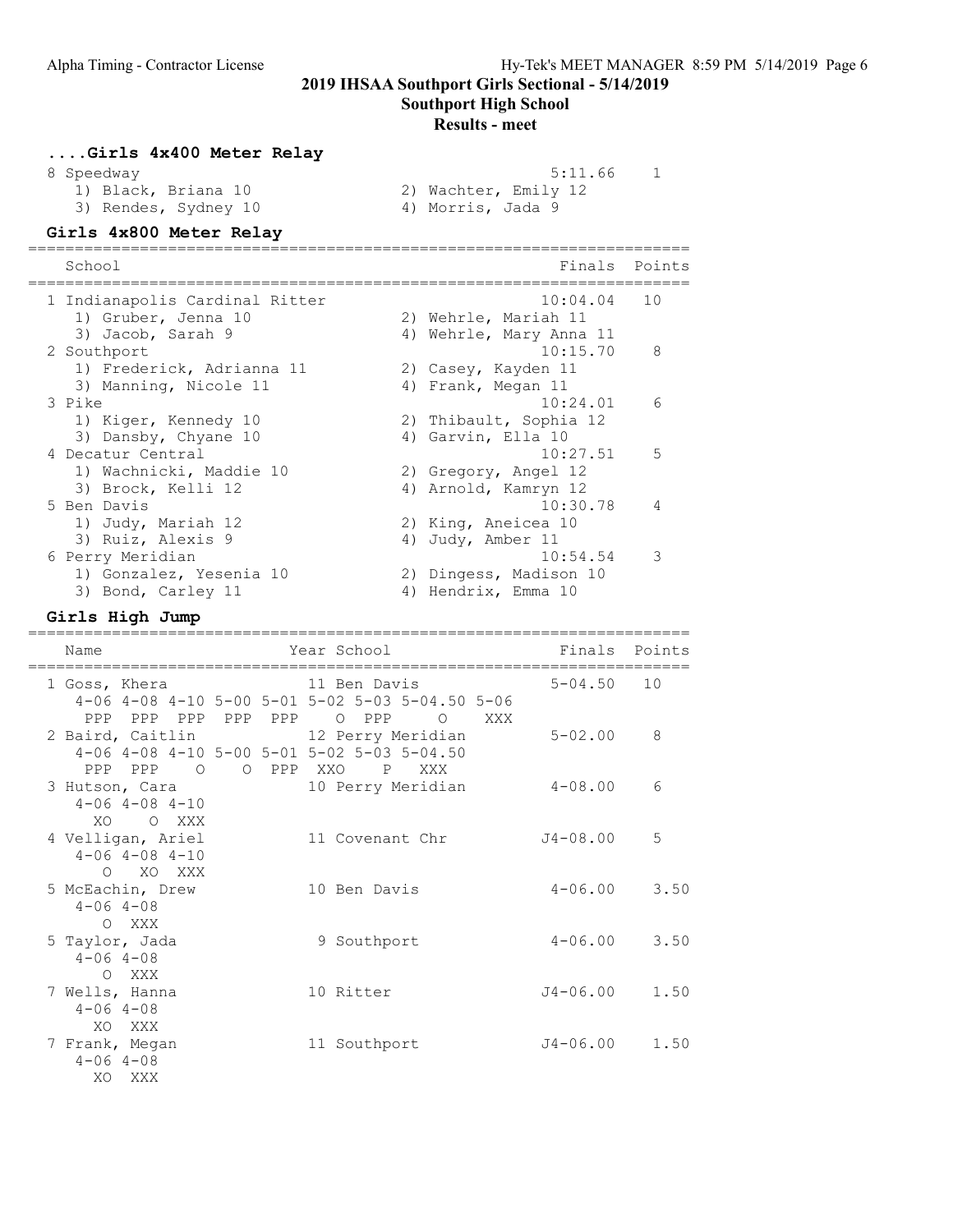Southport High School

Results - meet

| Girls High Jump<br>-- Brewer, Desiree'<br>$4 - 06$ | 10 Pike           | NΗ |
|----------------------------------------------------|-------------------|----|
| XXX<br>-- Woods, Nia<br>$4 - 06$                   | 9 Speedway        | NΗ |
| XXX<br>-- Lepley, Meghan<br>$4 - 06$               | 10 Covenant Chr   | NΗ |
| XXX<br>-- McCabe, Kylee<br>$4 - 06$                | 9 Decatur Central | NΗ |
| XXX<br>-- Webster, Laniya<br>$4 - 06$<br>XXX       | 12 Pike           | NΗ |

#### Girls Pole Vault

======================================================================= Name Year School Finals Points ======================================================================= 1 Piatt, Kierstin 11 Southport 10-06.00 10 6-06 7-00 7-06 8-00 8-06 9-00 9-06 10-00 10-06 10-10 PPP PPP PPP PPP PPP XO PPP 0 XO XXX<br>2 Hart, Emma 12 Decatur Central 8-06.00 8 12 Decatur Central 6-06 7-00 7-06 8-00 8-06 9-00 PPP XO O O O XXX 3 Brewer, Desiree' 10 Pike 8-00.00 6 6-06 7-00 7-06 8-00 8-06 O XO XXO O XXX<br>4 Nool, Taleah 4 9 Southport 7-06.00 5 6-06 7-00 7-06 8-00 O XO O XXX<br>5 Poynter, Railyn 5 Poynter, Railyn 10 Perry Meridian J7-06.00 4 6-06 7-00 7-06 8-00 PPP PPP XO XXX 6 Davis, Jordan 9 Speedway 7-00.00 2.50 6-06 7-00 7-06 O O XXX<br>6 Wachter, Emily 12 Speedway 7-00.00 2.50 6-06 7-00 7-06 O O XXX -- Kunkel, Quinlynn 12 Perry Meridian NH 6-06 7-00 7-06 PPP PPP XXX

#### Girls Long Jump

======================================================================= Name Year School Finals Points ======================================================================= 1 Mappes, Becca 11 Southport 16-00 15-10 17-02 16-06 16-01 FOUL 2 Gomillia, Anajah 12 Ben Davis 16-11.50 8 16-11.25 FOUL 15-04.50 16-11.50 16-05 16-05.25 3 Dale, Alexandria 10 Perry Meridian 16-07.50 6 15-07.50 16-02 16-01 16-07.50 16-03.50 16-05.50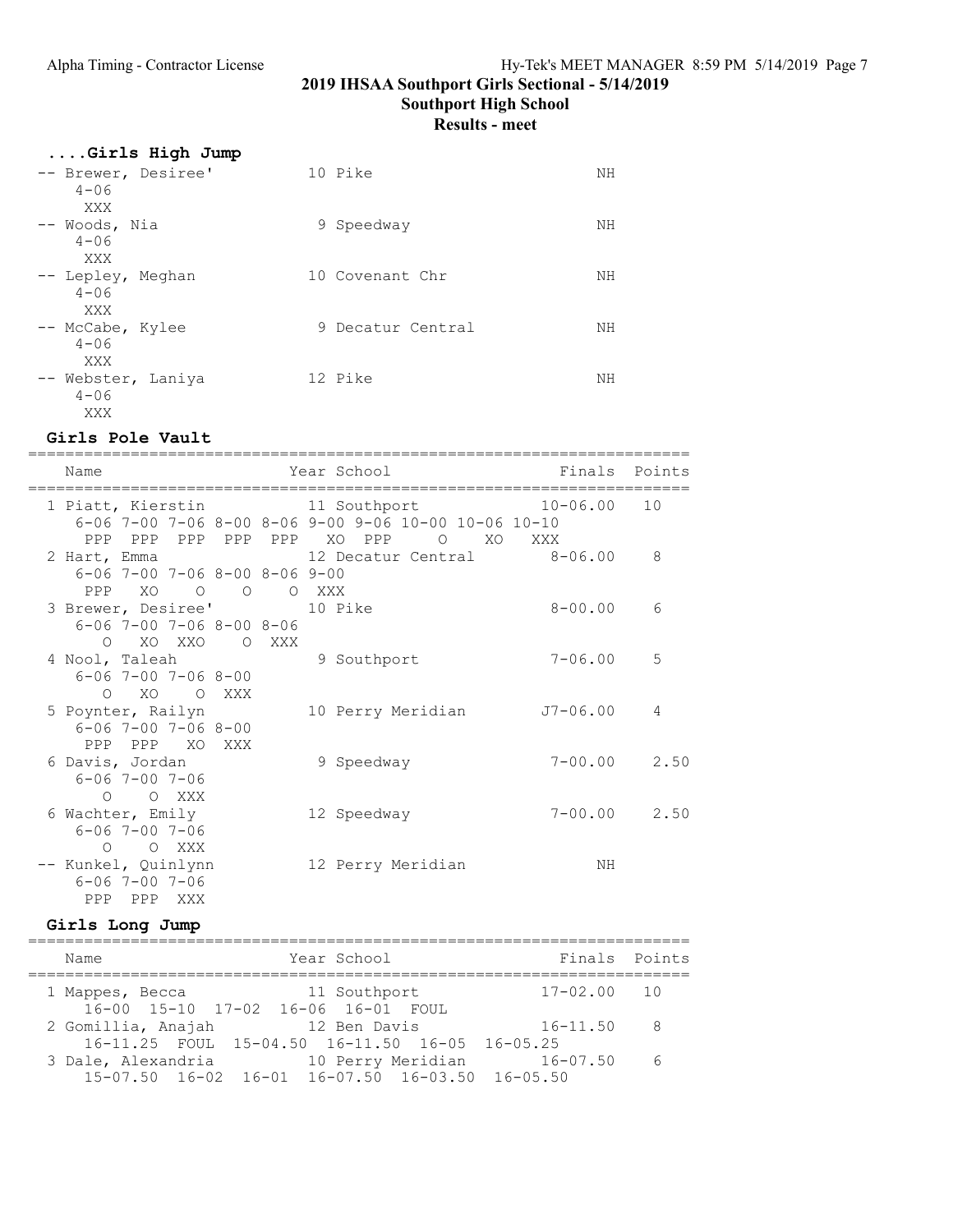Southport High School

# Results - meet

## ....Girls Long Jump

| 4 Tillman, Korionna 12 Washington 16-05.00<br>FOUL 14-07.25 15-08.50 14-08.50 16-05 15-05.50 |                             |              | $5\overline{)}$ |
|----------------------------------------------------------------------------------------------|-----------------------------|--------------|-----------------|
|                                                                                              |                             |              |                 |
| 5 Litt, Taniqua 11 Pike 16-01.00 4<br>15-11.50 16-01 FOUL 15-08.50 15-06.25 15-07            |                             |              |                 |
|                                                                                              |                             |              |                 |
| 6 Simmons, Sa'Tiya (10 Metropolitan 16-00.50 3                                               |                             |              |                 |
| 14-07.50 FOUL 16-00.50 FOUL 13-11.25 13-10.50                                                |                             |              |                 |
| 7 Webster, Laniya 12 Pike 15-08.50 2<br>15-00 15-08.50 15-04.50 14-05.50 14-04.50 15-04      |                             |              |                 |
|                                                                                              |                             |              |                 |
| 8 Main, Emma<br>15-07 14-10 14-07.50 14-11 14-10.50 14-05<br>14-05                           |                             |              |                 |
|                                                                                              |                             |              |                 |
|                                                                                              |                             |              |                 |
| 9 Scott, Mariah 9 Ben Davis<br>FOUL 14-06.50 14-00.50 14-06 15-02 14-08.50                   |                             |              |                 |
| 10 Greene, Georgia 12 Perry Meridian 14-06.00<br>12-06 14-06 14-06                           |                             |              |                 |
|                                                                                              |                             |              |                 |
| 11 Whitney, Kara 11 Covenant Chr 14-03.50 13-05 14-05                                        |                             | $14 - 05.00$ |                 |
|                                                                                              |                             |              |                 |
|                                                                                              |                             | $14 - 03.50$ |                 |
| 12 Velligan, Ariel 11 Covenant Chr<br>14-03.50 14-01 13-04.50                                |                             |              |                 |
| 13 Troll, Christina 12 Ritter                                                                |                             | $13 - 11.00$ |                 |
| FOUL 13-07.25 13-11                                                                          |                             |              |                 |
| 14 Victoran, Imani 12 Indiana Math 13-10.50                                                  |                             |              |                 |
| 12-09.50 FOUL 13-10.50                                                                       |                             |              |                 |
| 15 Davis, Jordan 9 Speedway 13-08.50                                                         |                             |              |                 |
| 13-08.50 12-08 12-06.50                                                                      |                             |              |                 |
| 16 Manuel, Kierston 11 Metropolitan                                                          |                             | $13 - 08.00$ |                 |
| 13-05 13-08 12-02.50                                                                         |                             |              |                 |
| 17 Ray, Chloe                                                                                | 10 Decatur Central 12-10.00 |              |                 |
| ay, Chice<br>12-04.75 12-04 12-10<br>12-10.00 9 Speedway J12-10.00                           |                             |              |                 |
| 18 Pagach, Kristin                                                                           |                             |              |                 |
|                                                                                              |                             |              |                 |
| 19 Williams, Lauren 10 Ritter 12-02.00                                                       |                             |              |                 |
| 12-01 12-02 11-11                                                                            |                             |              |                 |
|                                                                                              |                             |              |                 |
| 20 McCabe, Kylee 9 Decatur Central 11-09.50<br>11-04.50 11-09.50 10-11                       |                             |              |                 |
|                                                                                              |                             | $10 - 06.00$ |                 |
| 21 Greenwade, Kelis 10 Indiana Math<br>FOUL FOUL 10-06                                       |                             |              |                 |
|                                                                                              |                             |              |                 |

### Girls Shot Put

| Year School<br>Name                                                                                        | Finals Points |                |
|------------------------------------------------------------------------------------------------------------|---------------|----------------|
| 12 Decatur Central 37-02.00 10<br>1 Burr, Izzy<br>FOUL 35-09 36-08 36-11.25 FOUL 37-02                     |               |                |
| 2 Kendrick, Makenzie 10 Ben Davis<br>$32-00$ $33-05$ $35-06$ $35-02$ $35-11$ $35-00.50$                    | $35 - 11.00$  | -8             |
| 3 Simpson, Lauralye 10 Perry Meridian 35-05.50<br>$35-05.50$ $33-10$ $33-03.25$ $33-06$ $34-03.50$ $33-05$ |               | 6              |
| 4 Galovic, Kelsten 10 Decatur Central 34-01.00<br>32-07 34-01 32-11 32-07 FOUL 33-07                       |               | $5^{\circ}$    |
| 5 Flight, Madeline 12 Pike<br>$32-00$ $32-01.25$ $32-02.50$ $32-05$ $31-04$ $33-01.50$                     | $33 - 01.50$  | $\overline{4}$ |
| 6 Sanders, Nierah<br>9 Ben Davis<br>$29-11.50$ $30-11$ $32-02$ $29-09.50$ $30-03$ $30-00$                  | $32 - 02.00$  | 3              |
| 7 Parker, LaKenzie<br>9 Southport<br>30-11.50 FOUL 29-10.50 30-04.50 FOUL 28-09                            | $30 - 11.50$  | - 2            |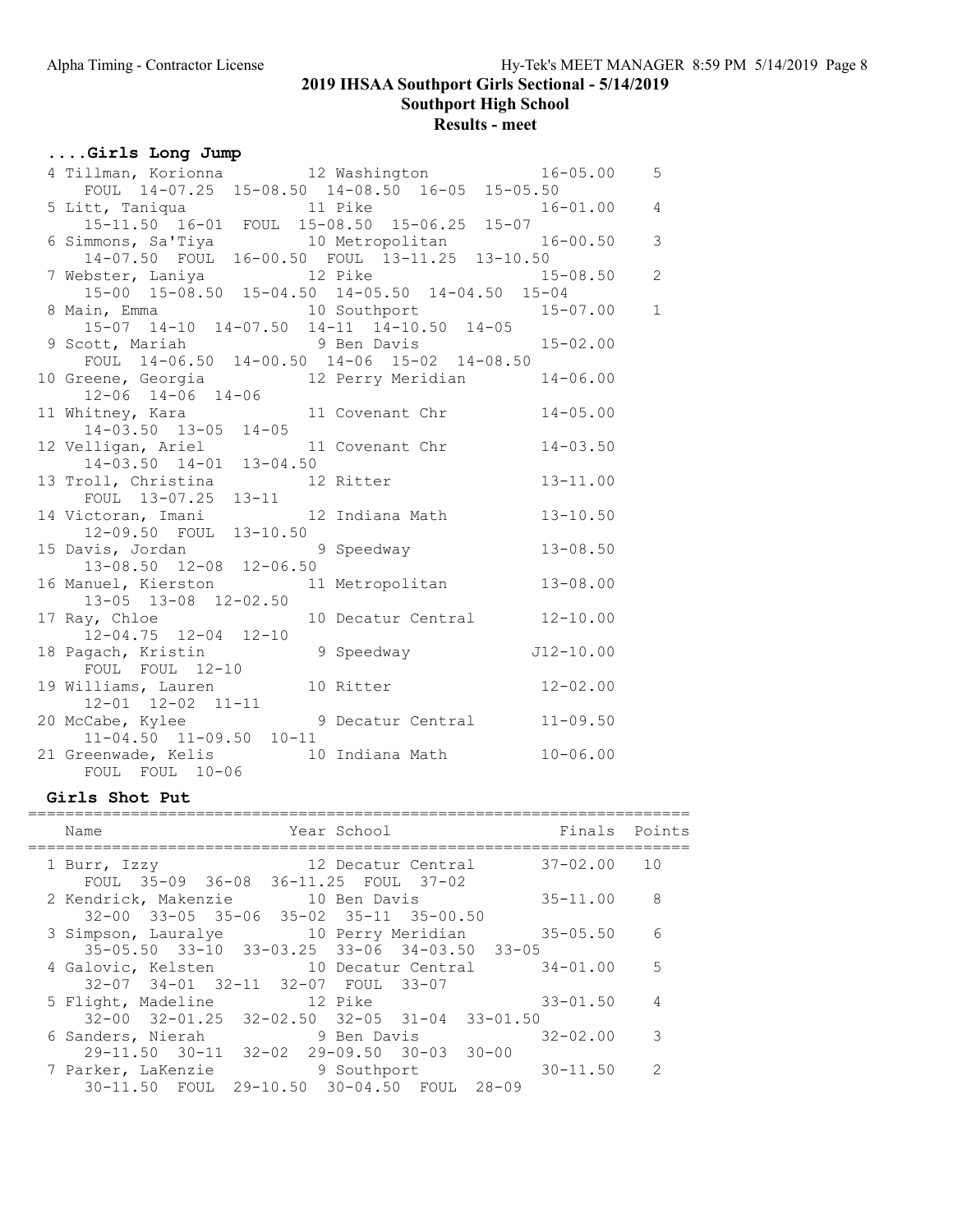Southport High School

# Results - meet

## ....Girls Shot Put

| 8 Armour, Toriahn 11 Providence C<br>30-10.50 28-03 30-01 FOUL 29-06.25 26-02       |                   | $30 - 10.50$ 1 |
|-------------------------------------------------------------------------------------|-------------------|----------------|
| 9 Dean, Rachel                                                                      | 12 Southport      | $29 - 08.25$   |
| 28-10 28-11.50 29-08.25 FOUL 29-03.50 29-07<br>10 Hodges, Cheyenne                  | 9 Pike            | $29 - 08.00$   |
| $24-08$ $26-02.50$ $29-08$<br>11 Miller, Kelsi                                      | 11 Perry Meridian | $28 - 06.50$   |
| FOUL 26-02.50 28-06.50                                                              |                   |                |
| 25-04.50 27-07 26-09                                                                |                   | $27 - 07.00$   |
| 13 Pineda, Carmen 12 Ritter                                                         |                   | $27 - 02.50$   |
| 25-11 27-02.50 25-09<br>14 DeBow, Kierynn 11 Speedway<br>24-11.50 24-06.50 23-03.50 |                   | $24 - 11.50$   |
| 15 Pagach, Kristin 9 Speedway<br>24-00 23-06.50 23-06.50                            |                   | $24 - 00.00$   |
| 16 Dancler, Kayla 10 Covenant Chr<br>$22 - 06$ $23 - 03$ $19 - 07$                  |                   | $23 - 03.00$   |
| 17 Manning, Grace 510 Covenant Chr<br>$21-05$ $21-10$ $20-07$                       |                   | $21 - 10.00$   |
| 18 Ruble, Olivia 10 Ritter<br>$20 - 08.50$ 19-10 20-08.50                           |                   | $20 - 08.50$   |
| 19 Alvarado, Kenia 10 Internationa                                                  |                   | $20 - 03.00$   |
| $17 - 06$ $20 - 01$ $20 - 03$<br>20 Davis, Roshay<br>FOUL 15-06 16-11               | Washington        | $16 - 11.00$   |

## Girls Discus Throw

| Year School<br>Name                                                                      | Finals Points |                |
|------------------------------------------------------------------------------------------|---------------|----------------|
| 1 Flight, Madeline 12 Pike<br>95-00 114-09 104-06 97-05 101-06 97-07                     | 114-09 10     |                |
| 2 Schuesler, Mya and 11 Southport<br>107-04 106-00 108-11 105-08 107-11 102-05           | $108 - 11$    | 8              |
| 3 Pineda, Carmen 12 Ritter<br>94-05.50 FOUL 87-07 96-02.50 101-06 FOUL                   | $101 - 06$    | 6              |
| 4 Armstrong, Molly 12 Perry Meridian<br>90-07 81-03 71-00 95-00 86-11.50 77-04           | $95 - 00$     | 5              |
| 5 Kimbrough, Dominick 12 Ben Davis 90-07.25<br>85-01 90-07.25 88-06 81-04 89-01 84-00.50 |               | 4              |
| 6 DeBow, Kierynn a 11 Speedway<br>83-09 73-10 73-08.50 75-04 82-08 79-05                 | 83-09         | 3              |
| 7 Galovic, Kelsten 10 Decatur Central<br>69-11 81-02 FOUL 70-10.50 FOUL 77-03.25         | $81 - 02$     | 2              |
| 8 Limp, Elizabeth 11 Ritter<br>77-10.50 FOUL 79-02 69-01.50 67-11 75-03                  | $79 - 02$     | $\overline{1}$ |
| 9 Burr, Izzy 12 Decatur Central<br>FOUL 78-07 FOUL FOUL FOUL FOUL                        | $78 - 07$     |                |
| 10 Olive, Ceara and 11 Speedway<br>76-01.50 76-08 71-09                                  | $76 - 08$     |                |
| 11 Diakite, Binta 10 Ben Davis<br>70-04 76-04 FOUL                                       | $76 - 04$     |                |
| 12 McGraw, Shaune<br>12 Perry Meridian 74-03<br>69-03 74-03 FOUL                         |               |                |